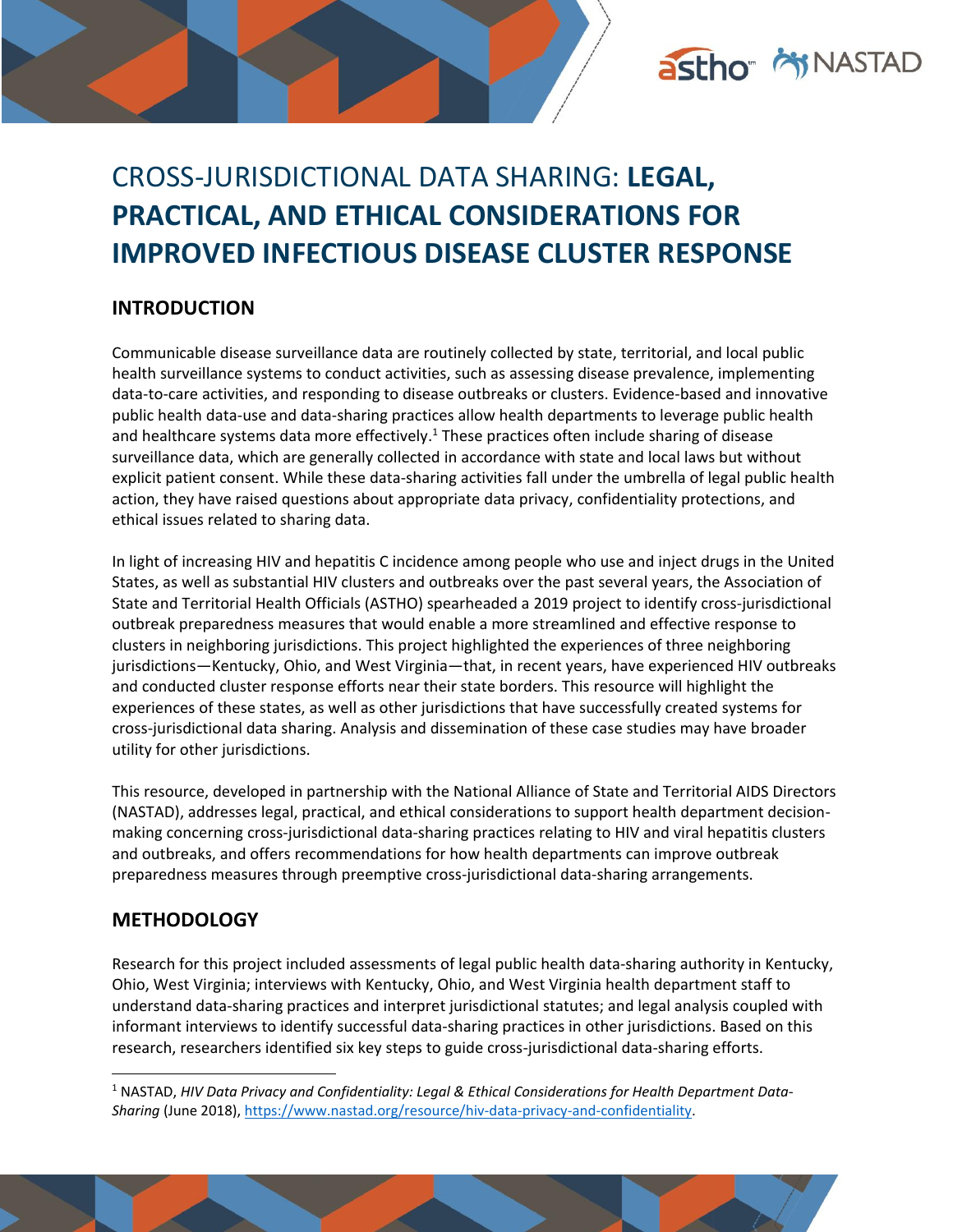# **KEY FINDINGS AND RECOMMENDATIONS**



### **STEP 1: IDENTIFY THE TYPES OF DATA TO BE SHARED WITH NEIGHBORING JURISDICTIONS.**

#### **HIV Surveillance Data**

Cross-jurisdictional sharing of data reported in Enhanced HIV/AIDS Reporting System (eHARS) databases is invaluable for ensuring accuracy in HIV surveillance data. Up-to-date surveillance data facilitate cluster detection and promote efficient data-to-care and cluster response strategies.

Kentucky, Ohio, and West Virginia participate in Routine Interstate Duplicate Review (RIDR), a standard HIV surveillance practice used to identify duplicate case data between jurisdictions and exchange information about individuals diagnosed with HIV who are documented in eHARS databases maintained by multiple jurisdictions. RIDR is conducted semi-annually based on reports generated from deidentified eHARS data in 59 jurisdictions and distributed by CDC. RIDR operates with an estimated 12-month time lag between case reporting and duplicate resolution due to the extensive manual follow-up needed to deduplicate records.<sup>2</sup> Due to the time lag, this form of data-sharing and deduplication has limited utility in emergent cluster response. However, it is currently the only routine data exchange in place. Additionally, there is no similar or standardized nationwide process for the deduplication of viral hepatitis surveillance data.

<span id="page-1-0"></span>Regional data-sharing relationships between jurisdictions with shared borders may supplement RIDR in areas with significant population movement, where residents frequently travel or relocate across borders. Additional data exchange beyond standard RIDR may be particularly useful for neighboring jurisdictions vulnerable to HIV outbreaks. Such outbreaks often include individuals who reside or seek care in different jurisdictions and are therefore likely included in multiple eHARS systems.

<sup>2</sup> Joanne Michelle Ocampo, et al., *Improving HIV Surveillance Data by Using the ATra Black Box System to Assist Regional Deduplication Activities*, JOURNAL OF ACQUIRED IMMUNE DEFICIENCY SYNDROMES: Vol. 82, Supp., S13 (Sept. 2019),

[https://journals.lww.com/jaids/Fulltext/2019/09011/Improving\\_HIV\\_Surveillance\\_Data\\_by\\_Using\\_the\\_ATra.3.asp](https://journals.lww.com/jaids/Fulltext/2019/09011/Improving_HIV_Surveillance_Data_by_Using_the_ATra.3.aspx) [x.](https://journals.lww.com/jaids/Fulltext/2019/09011/Improving_HIV_Surveillance_Data_by_Using_the_ATra.3.aspx)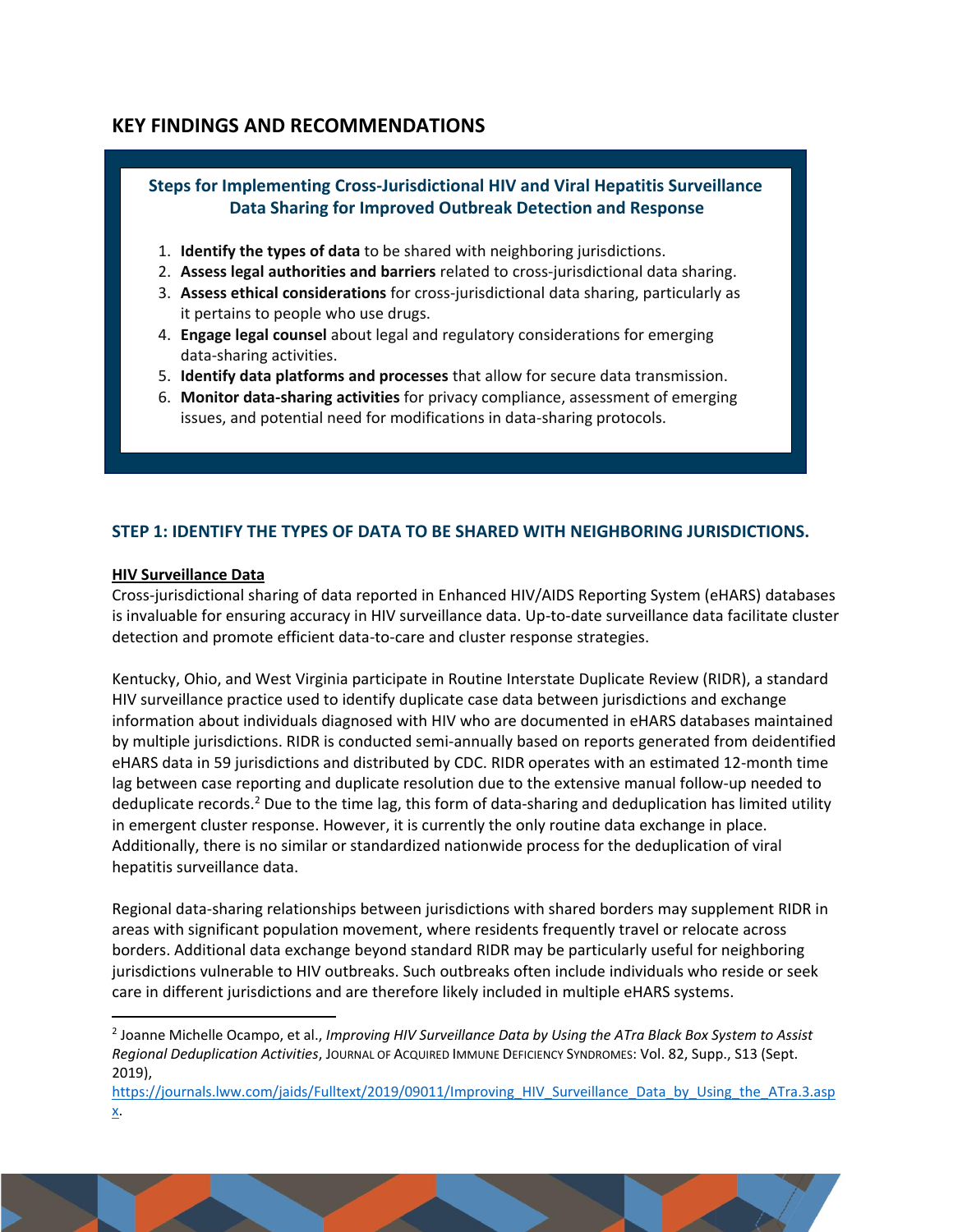<span id="page-2-0"></span>Maryland, Virginia, and Washington, D.C. have established a local "Black Box" data exchange process to deduplicate HIV data on a quarterly basis through sharing personally identifiable information, exchanging laboratory data to assess the HIV care continuum, and enabling accurate estimates of the HIV burden in their jurisdictions.<sup>3</sup> The Black Box, which began as a 2014 pilot program, is an automated process that uses encrypted technology to receive surveillance data from the three health departments and securely report likely matches back to the jurisdictions.<sup>4</sup>

This quarterly exchange occurs more frequently than the semi-annual RIDR process. More frequent data exchanges are beneficial to jurisdictions like Maryland, Virginia, and Washington, D.C. This is mainly due to the frequency with which people in this area traverse borders to work, socialize, seek healthcare, and change residence. High rates of cross-jurisdictional migration and care-seeking within a metropolitan area can pose challenges to maintaining accurate surveillance estimates absent an efficient process for deduplicating and consolidating case data.<sup>5</sup> The Black Box process used by Maryland, Virginia, and Washington, D.C. is more accurate than the standard RIDR method because duplicate cases can be identified using information such as Social Security Number and last name, which is not available at the national level.<sup>6</sup>

This automated process increases efficiency and accuracy of deduplication efforts while maintaining data privacy because duplicate cases can be identified using a larger set of data points, but health department staff do not need to view or store any personally identifiable information used in the matching process.<sup>7</sup> The Black Box process has also significantly reduced the number of manual RIDR processes needed—after beginning regular data exchanges in 2017, the volume of HIV cases needing RIDR decreased by 74% between Washington, D.C. and Maryland, and 81% between Washington, D.C. and Virginia.<sup>8</sup> This is consistent with findings that implementation of a Black Box system with a larger number of jurisdictions resulted in significantly increased accuracy and time efficiency compared to standard RIDR.<sup>9</sup>

Virginia also participates in a Black Box system that includes a larger number of jurisdictions but reported several advantages to a smaller, three-jurisdiction system, such as the ability to modify agreements easily when needed; the ability to include other types of data, such as care-related information, in data-sharing agreements; and flexibility to test innovative approaches to data-sharing.

Efficient HIV surveillance data sharing across jurisdictions can also support data-to-care activities. Datato-care efforts use HIV surveillance data to identify and re-engage people who have been diagnosed with HIV but are not in care. Jurisdictions expend significant public health resources on locating individuals who appear to be out-of-care based on clinical and surveillance data. In Maryland, Virginia,

[https://www.reginfo.gov/public/do/DownloadDocument?objectID=92803101.](https://www.reginfo.gov/public/do/DownloadDocument?objectID=92803101)

<sup>3</sup> Auntre D. Hamp, et al., *Cross-Jurisdictional Data Exchange Impact on the Estimation of the HIV Population Living in the District of Columbia: Evaluation Study*, JOURNAL OF MEDICAL INTERNET RESEARCH: PUBLIC HEALTH AND SURVEILLANCE: Vol. 82, Iss. 3, 21 (2018)[, https://publichealth.jmir.org/2018/3/e62/.](https://publichealth.jmir.org/2018/3/e62/)

<sup>4</sup> *[Id.](https://publichealth.jmir.org/2018/3/e62/)* 5 *[Id.](https://publichealth.jmir.org/2018/3/e62/)*

<sup>6</sup> Centers for Disease Control and Prevention, "National HIV Surveillance System (NHSS), Attachment 4c: Duplicate Review Technical Guidance," Feb. 2018 (accessed Apr. 26, 2021),

<sup>7</sup> Ocampo, et al., *supra* not[e 2.](#page-1-0)

<sup>8</sup> Hamp, et al., *supra* not[e 3.](#page-2-0)

<sup>9</sup> Ocampo, et al., *supra* not[e 2.](#page-1-0)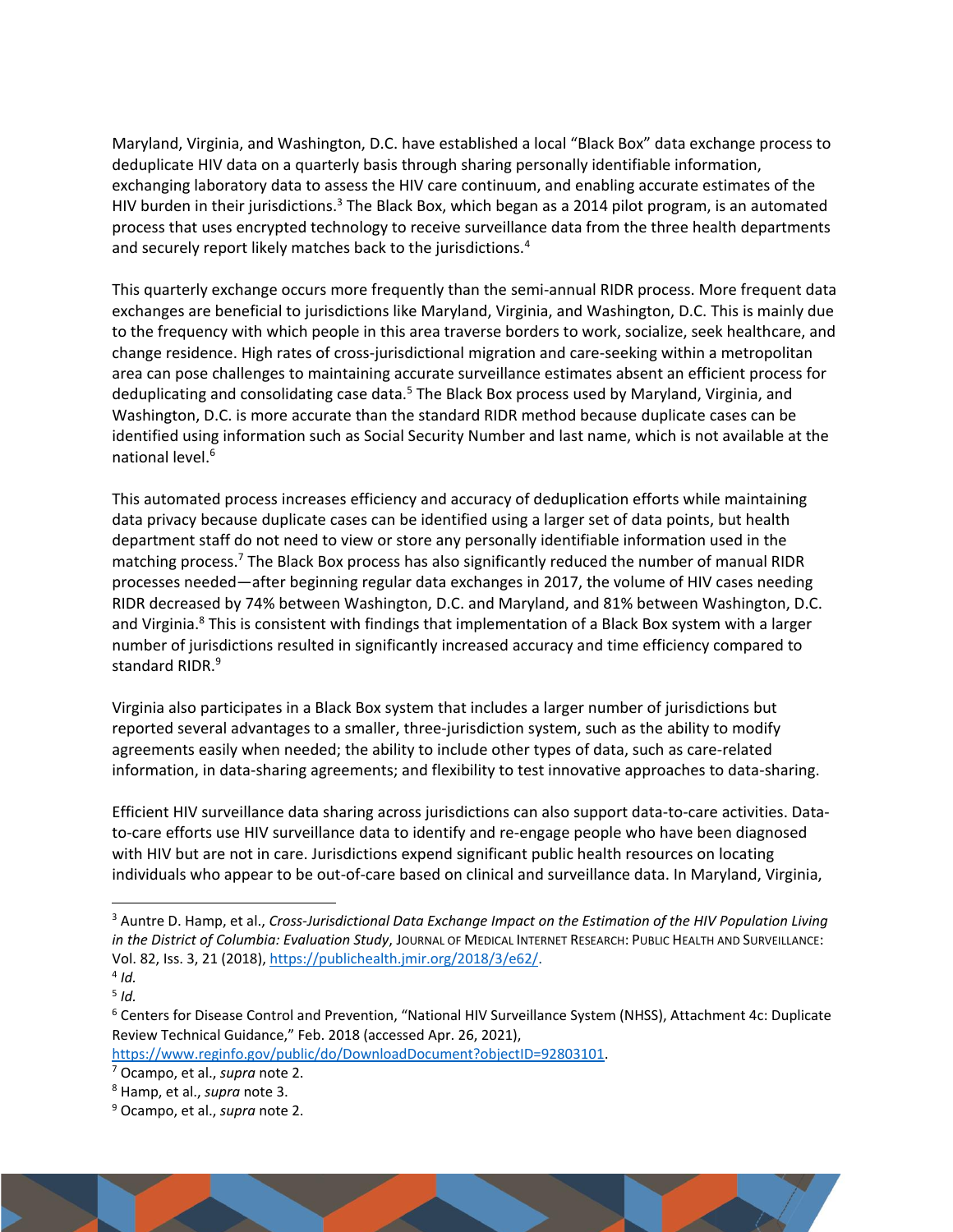and Washington, D.C., individuals who appear to be out-of-care based on surveillance data may, in fact, have relocated their residence or accessed services in a nearby jurisdiction. The Black Box system enabled these jurisdictions to reduce the number of people appearing to require re-engagement by increasing accuracy of patient location and laboratory data, saving public health resources that would otherwise have been spent searching for individuals with incomplete surveillance data.

Kentucky, Ohio, and West Virginia reported interest in expanding interstate data sharing of HIV surveillance data beyond the standard RIDR process to improve overall accuracy and facilitate cluster detection and response activities near their shared borders.

#### **Case Study: Innovative Models for Cross-Jurisdiction HIV Data Sharing**

Maryland, Virginia, and Washington, D.C. have established a local "Black Box" data exchange process to deduplicate HIV data on a quarterly basis through sharing personally identifiable information, exchanging laboratory data to assess the HIV care continuum, and enabling accurate estimates of the HIV burden within their jurisdictions.<sup>1</sup> The Black Box, which began as a 2014 pilot program, is an automated process that uses encrypted technology to receive surveillance data from the three health departments and securely report likely matches back to the jurisdictions.<sup>1</sup>

#### **Viral Hepatitis Surveillance Data**

There is no nationwide process for deduplication of viral hepatitis surveillance data, though jurisdictions that have responded to hepatitis A outbreaks may have some system in place for data sharing related to vaccine-preventable diseases. Kentucky, Ohio, and West Virginia reported little-to-no interstate datasharing of viral hepatitis surveillance data. While these states may share some hepatitis surveillance data with neighboring states, this data-sharing is not conducted on a routine basis and is typically limited to informal data exchange, such as by responding to individual requests by phone or secure email. No states reported having any existing mechanisms in place for consistent deduplication of viral hepatitis surveillance data.

#### **HIV Care and Case Management Data**

Sharing HIV surveillance data across borders enables jurisdictions to maintain up-to-date, nonduplicative surveillance records and supports data-to-care activities. However, sharing care- and case management-related data with neighboring jurisdictions can further improve cluster response efforts.

West Virginia reported that it exchanges care-related data, distinct from cluster surveillance data, with Ohio and Kentucky to maintain accurate records for Ohio and Kentucky residents identified within a West Virginia cluster. However, this data-sharing is informal and conducted by phone on an as-needed basis.

Virginia has built upon existing data-sharing relationships with Maryland and Washington, D.C. through the Black Box project to execute formal data-sharing agreements allowing the exchange of care and case management data, such as information related to linkage to care, referral, and partner services. This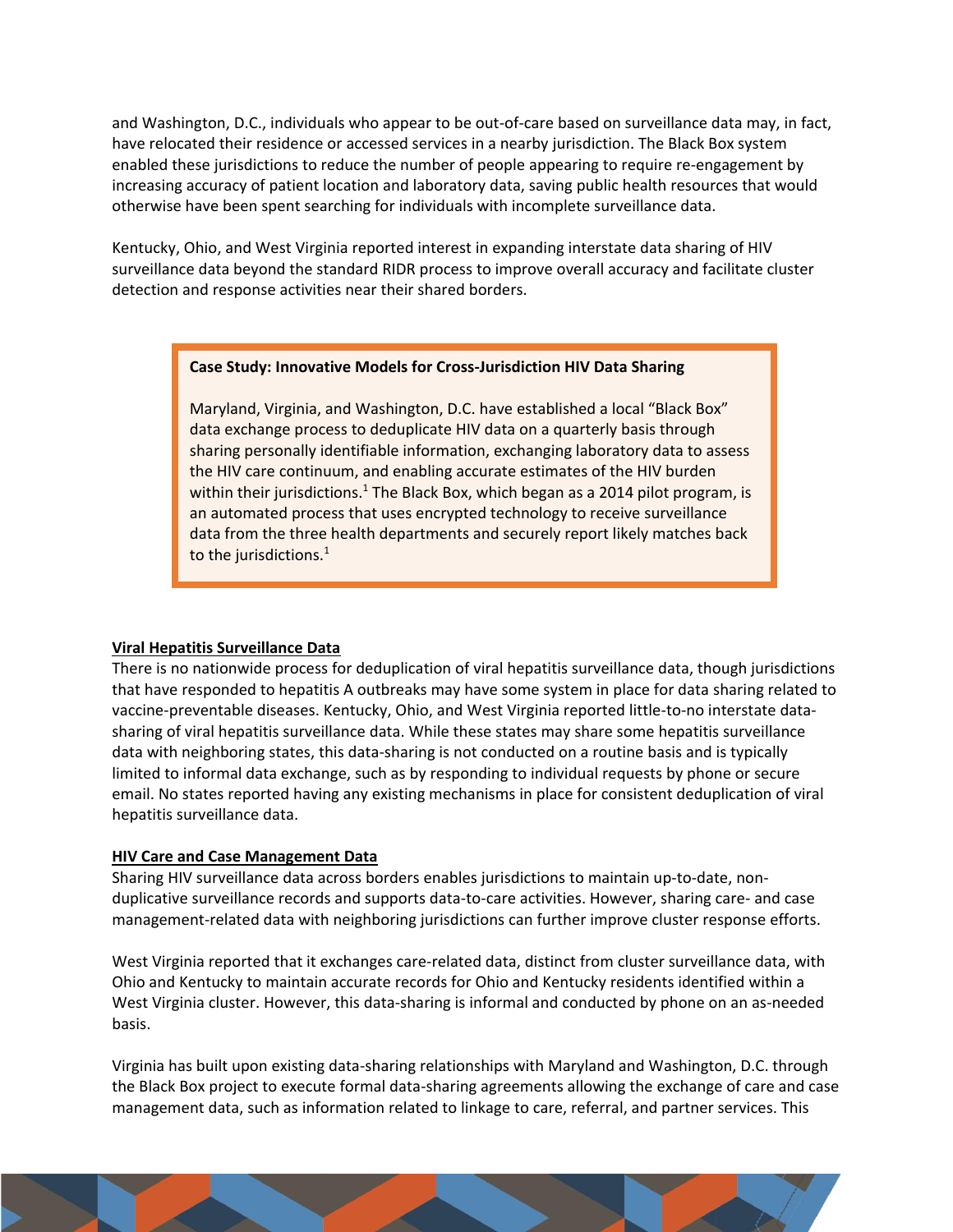enables the states to identify more cluster members, maintain comprehensive information related to clusters, link people to care, and take public health action to limit transmission within a cluster, including identifying and providing wraparound services

## **STEP 2: ASSESS JURISIDICTIONAL LEGAL AUTHORITY AND BARRIERS TO CROSS-JURISDICTIONAL DATA-SHARING.**

All states provide some statutory authority for state and/or local health officers to implement measures for control, prevention, and treatment of communicable diseases. These statutes and any implementing regulations typically include privacy and confidentiality provisions, which authorize sharing of personally identifiable information as needed for health departments to effectively carry out their public health functions. While some state statutes specifically delineate the scope of authorized activities, other states define the parameters of statutory public health authority through administrative regulations. However, most state statutes and regulations give health departments and their legal counsel discretion to act under fairly broad authority. As a result, many health departments use their own discretion to develop data-sharing policies and written data-sharing agreements with other state health departments.

Statutes and regulations establishing data privacy and confidentiality for communicable disease data provide a framework for determining the extent to which states may share data with other states for cluster detection and response purposes. State laws addressing communicable disease data privacy may be specific to HIV data or apply broadly to some or all reportable communicable diseases. While some state laws and regulations specify the types of data that can be shared and the circumstances under which data-sharing is permissible, most jurisdictions give health departments broad discretion to make data-sharing decisions. Most statutes and regulations do not explicitly address emerging data-sharing practices, such as data-to-care and use of data in cluster detection and response activities. Further interpretation and analysis from department legal counsel, as well as collaboration between legal counsel and programmatic staff, may present new opportunities for data-sharing across borders.

#### **West Virginia**

West Virginia provides broad statutory authority for local health officers to investigate cases of communicable diseases within their jurisdiction, ascertain the sources and spread of communicable diseases, and institute measures to prevent transmission.<sup>10</sup> The parameters are further defined through state health agency rules authorizing local health officers to collaborate with public health officials in other states when investigating an outbreak or cluster involving residents of that state.<sup>11</sup> Such investigation may include "systematic collection of demographic, clinical, laboratory and epidemiological information on the cases" and "ongoing surveillance to establish that the outbreak is over."<sup>12</sup>

Despite this clear legal authority for local health officers to collaborate with other states to detect and respond to disease outbreaks and clusters, the West Virginia Department of Health and Human Resources has not implemented routine cluster response data-sharing processes with neighboring states or with local health authorities. West Virginia health department staff reported that, while they can routinely share surveillance with neighboring states for deduplication purposes, collaboration with other states for detecting and responding to clusters is conducted on an ad hoc basis. When West Virginia identifies cluster members in Ohio or Kentucky through a Soundex search, and the person is not

<sup>12</sup> W. Va. Code R. 64-7-7.4.



<sup>10</sup> W. Va. Code Ann. § 16-4-2.

<sup>11</sup> W. Va. Code R. 64-7-7.3.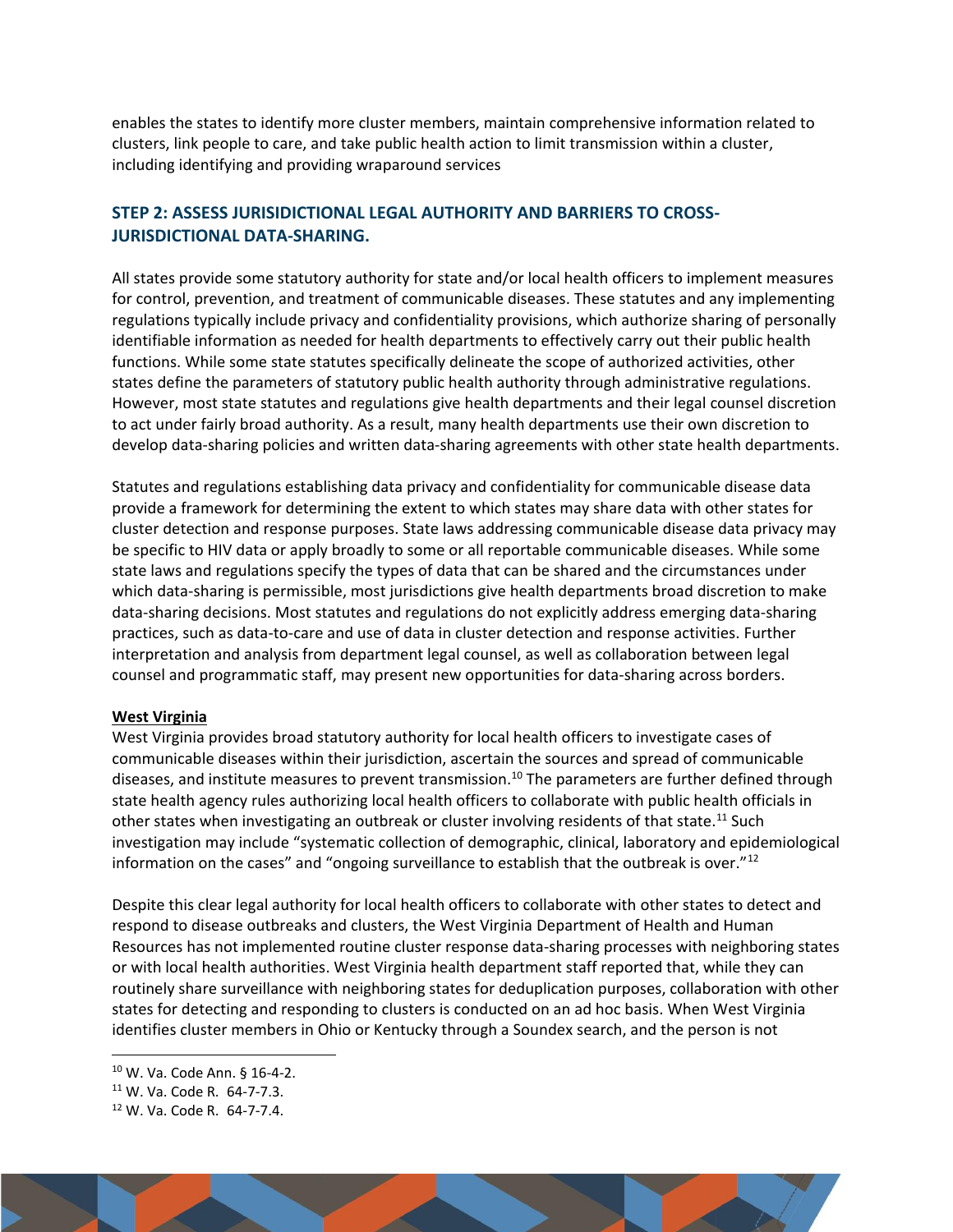included in the RIDR report provided by CDC, health department staff notify the other state's health department that their resident was involved in a West Virginia outbreak.

However, Ohio and Kentucky do not similarly request cluster detection data from West Virginia outside of standard deduplication processes such as RIDR. West Virginia health department staff also request care data about Ohio and Kentucky residents who receive care in West Virginia, and similarly shares care information with Ohio and Kentucky upon request. West Virginia expressed interest in executing written data-sharing agreements with neighboring states to share data more systematically through a routine, standardized process that does not require individual follow-up for every person identified in a cluster. Health department staff in West Virginia, Kentucky, and Ohio all indicated that informal data-sharing processes rely upon existing relationships with state and local health departments in other states and are therefore vulnerable to change in health department personnel absent formal written agreements and established internal policies.

#### **Ohio**

Ohio's statutes generally give the state health officer broad authority to investigate the cause of contagious and infectious disease and to take prompt action to control and suppress the spread of disease.<sup>13</sup> Information collected pursuant to such investigation is generally confidential, but the health director has discretion to execute written agreements to facilitate exchange of information related to ongoing public health investigations with "government entities."<sup>14</sup> The statutes provide additional protections when the release includes "protected health information." In general, protected health information may be released without patient consent for the purposes of providing treatment or ensuring accuracy of information, only pursuant to a written agreement requiring the recipient to comply with Ohio's confidentiality requirements, or in response to a search warrant or subpoena from a grand jury or prosecutor.<sup>15</sup>

However, the law gives the health officer discretion to release protected health information without a written agreement if the health officer determines that release is necessary to avert or mitigate a clear threat to individual or public health, provided the release is made only to persons or entities necessary to control, prevent, or mitigate disease.<sup>16</sup> Staff at the Ohio Department of Health reported that the statute is intentionally broad, placing guardrails around permissible data-sharing without limiting the health department's ability to share data with external stakeholders in circumstances that legislators may not have contemplated when drafting a narrower statute. In evaluating whether data release is appropriate in each instance, the health department considers the totality of circumstances to determine whether the statutory requirements are met. Release serves a necessary public health purpose and is limited to only those individuals who have a need for the information in furtherance of that objective.

Staff at the Ohio Department of Health reported no legal barriers to interstate HIV surveillance data sharing, indicating that it may share protected health information with other states. However, bidirectional interstate data-sharing has been limited due to legal and technological limitations in other states. Health department staff therefore indicated that it might be useful to formally outline datasharing processes and identify potential barriers to sharing data across state lines, but that it would take

<sup>13</sup> Ohio Rev. Code Ann. § 3701.14(A).

<sup>14</sup> Ohio Rev. Code Ann. § 3701.14(B)(2).

<sup>15</sup> Ohio Rev. Code Ann. § 3701.17(B).

<sup>16</sup> Ohio Rev. Code Ann. § 3701.17(B)(4).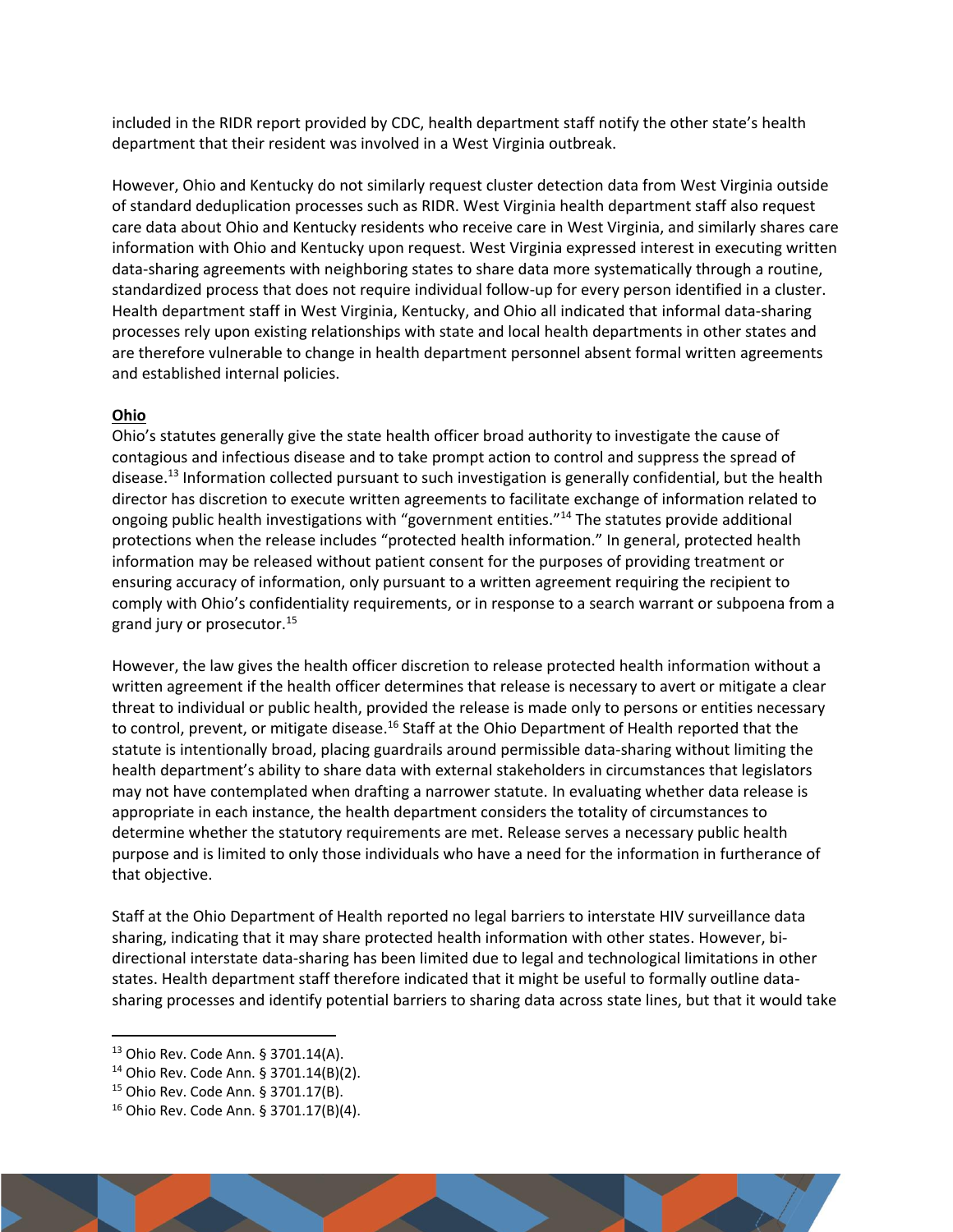health department leadership and buy-in to ensure data sharing was consistently practiced. Like West Virginia and Kentucky, Ohio reported that successful data sharing without formal written agreements often relies upon existing relationships with health department colleagues in other states, making these relationships vulnerable to staff turnover.

Ohio HIV surveillance program staff utilize the Council for State and Territorial Epidemiologists HIV contact board to identify state-specific HIV surveillance program contacts to ensure securing exchange of sensitive information during case record searches and RIDR investigations. The health department considers written data-sharing agreements with other states that set expectations and parameters for data exchange to be a good practice, even though such agreements are neither legally required nor legally binding. When evaluating whether a given data-sharing platform or mechanism is secure, the health department consults with the Ohio Department of Health (ODH) Office of Management Information Systems (OMIS) and the Ohio Department of Administrative Services (ODAS) Office of Information Technology to ensure compliance with minimum standards under the Health Insurance Portability and Accountability Act (HIPAA). The establishment of a system such as the Maryland, Virginia, and Washington, D.C. Black Box would require collaboration between ODH legal counsel, OMIS and ODAS, agency HIPAA privacy and security officers, and database administrators.

The Ohio Department of Health also has a mechanism in place for sharing STI/HIV partner services information with other states. CDC's Division of STD Prevention and Control refers to this long-standing practice as Out-of-Jurisdiction or "OOJ" investigations. More recently, the Council for State and Territorial Epidemiologists STD subcommittee developed a contact board similar to the HIV contact board previously mentioned. States are responsible for maintaining their STD contact list on the site. In Ohio, the STI surveillance program serves as the OOJ contacts.

#### **Kentucky**

Kentucky's HIV reporting statute broadly authorizes health department HIV surveillance staff to match information from the state's HIV reporting system to other public health databases to limit duplication and better quantify the extent of the state's HIV epidemic.<sup>17</sup> Personally identifiable information may only be released to entities outside the health department in compliance with federal law or in consultation with other state surveillance and reporting sources.<sup>18</sup>

Staff at the Kentucky Department for Public Health reported that their experiences sharing data across state lines have been limited. While they have engaged in some successful data-sharing with Ohio, this was a one-time, limited exchange in response to a specific cluster at the states' shared border. Kentucky health department staff echoed concerns raised by Ohio and West Virginia that informal, reactive datasharing in the event of a cluster relies upon individual relationships between staff working in different health departments and is therefore vulnerable to change. The Kentucky Department for Public Health is currently working on developing a written data-sharing agreement with Ohio, consistent with its cluster outbreak and response plan submitted to CDC and indicated that preemptively executing data-sharing agreements with neighboring states would enable Kentucky to prepare for cluster response and detection activities in the future. While Kentucky does not have a cluster response plan for viral hepatitis, a data-sharing agreement may be helpful and would assist in hepatitis C elimination planning.

<sup>18</sup> Ky. Rev. Stat. Ann. § 214.645(3)(j).



<sup>17</sup> Ky. Rev. Stat. Ann. § 214.645(3)(a).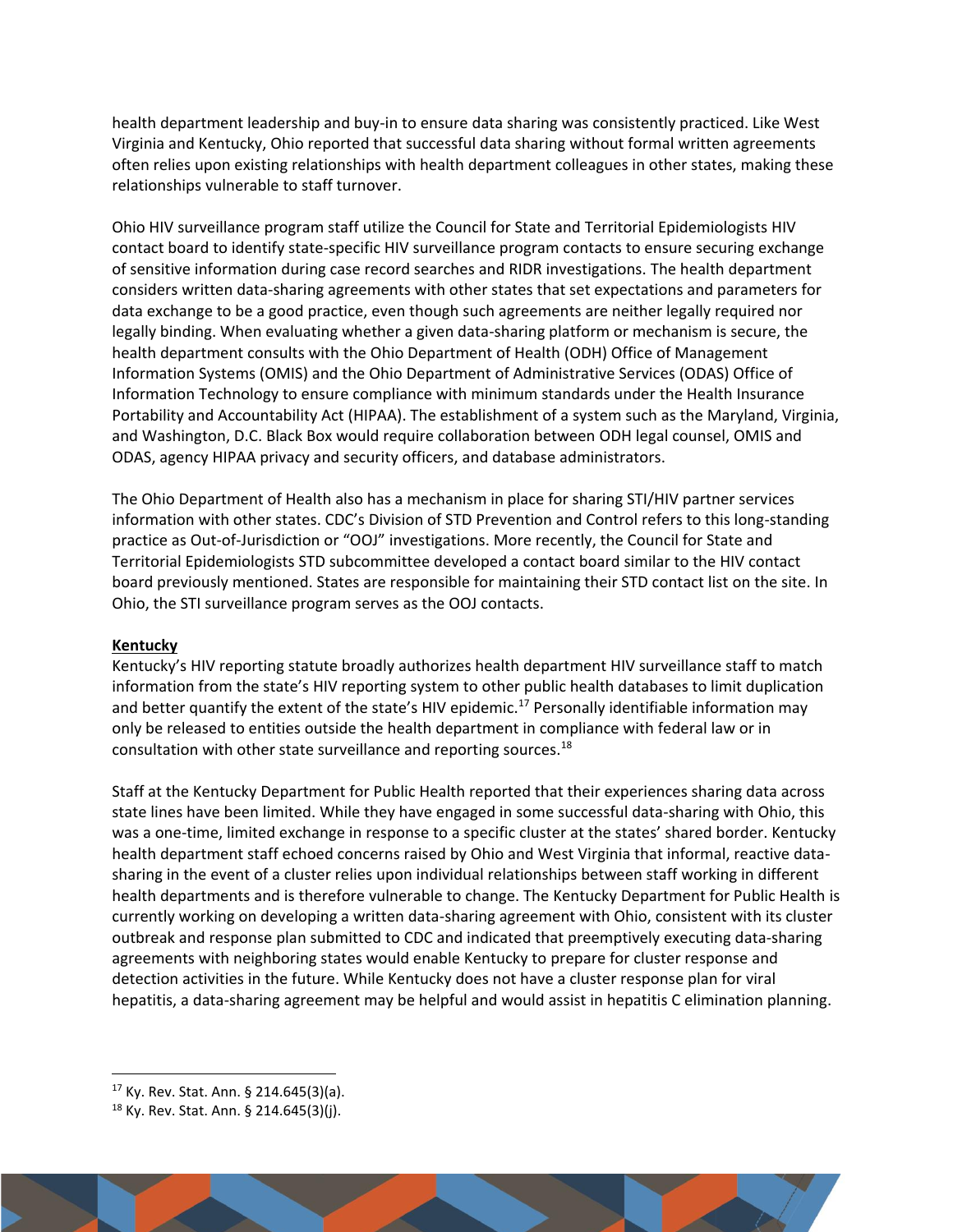#### **Other Considerations**

In some states, interstate data sharing may require explicit statutory authorization. For example, Iowa amended its HIV confidentiality statute in 2012 to explicitly permit data sharing with other states and federal agencies that have a need for the information for activities related to HIV prevention, disease surveillance, or care.<sup>19</sup> Prior to the 2012 legislation, the health department lacked legal authority to share data with other state agencies, even for duplication review, and was unable to report data to CDC. The change allowed the Iowa health department to engage in interstate data sharing for data-to-care efforts and other purposes.

Maryland, Virginia, and Washington, D.C. have implemented comprehensive cross-jurisdictional datasharing activities pursuant to broad statutory authority. Maryland's laws and regulations pertaining to HIV data confidentiality include broad authority for sharing HIV surveillance data with "other governmental agencies" if the secretary of health determines that the agency receiving the data will maintain its confidentiality.<sup>20</sup> Virginia's regulations broadly require the state health department Office of Epidemiology notify other jurisdictional health departments of reported illnesses in their residents.<sup>21</sup> Washington, D.C.'s regulations broadly authorize sharing of HIV-related data for public health and surveillance purposes.<sup>22</sup> These jurisdictions relied upon these broad legal authorities in developing a local "Black Box" data exchange process and other written data-sharing agreements to deduplicate HIV data on a quarterly basis and obtain updated surveillance, care, and case management-related information for out-of-jurisdiction residents identified in a cluster.

## **STEP 3: ASSESS ETHICAL CONSIDERATIONS FOR CROSS-JURISDICTIONAL DATA SHARING, PARTICULARLY FOR PEOPLE WHO USE DRUGS.**

Given the heightened stigma related to drug use, particularly injection drug use, HIV transmission, and their intersection, there is a need to evaluate potential ethical considerations related to data sharing when developing cross-jurisdictional guidelines. This is especially true for smaller, rural jurisdictions where identification of an individual who has acquired or been exposed to HIV related to their drug use behavior or network may make that individual subject to harmful privacy infringements, increased community stigma, and potential interference or surveillance from law enforcement entities. Throughout our research with Kentucky, Ohio, and West Virginia, individual privacy, especially in smaller communities, was raised as a major concern.

One major consideration is the extent to which data shared across states, or even across jurisdictions within a state, includes personally identifiable information. Even where legal authority for data sharing is broad, legal counsel may advise and health departments may operate under a principle of "limited release," releasing only what is necessary for specified surveillance or cluster response activities. For example, cross-jurisdictional data sharing of aggregate HIV or viral hepatitis surveillance data would be useful for awareness and increased need for communications related to the identification of emergent clusters and triggering cross-jurisdictional outbreak response teams and communications. On the other hand, sharing client-level identifiable or de-identified data with neighboring jurisdictions might be particularly useful for disease intervention specialists (DIS) and cluster response activities. Data-sharing

<sup>22</sup> D.C. Mun. Regs. tit. 22-B, § 206.5.



<sup>19</sup> 2012 Ia. Legis. Serv. Ch. 1113 (H.F. 2464) (amending Iowa Code Ann. § 141A.9).

<sup>20</sup> Md. Code Ann., Health-Gen. § 18-207(b)(3); Md. Code Regs. 10.18.02.09(C)(3).

 $21$  12 Va. Admin. Code 5-90-90(E).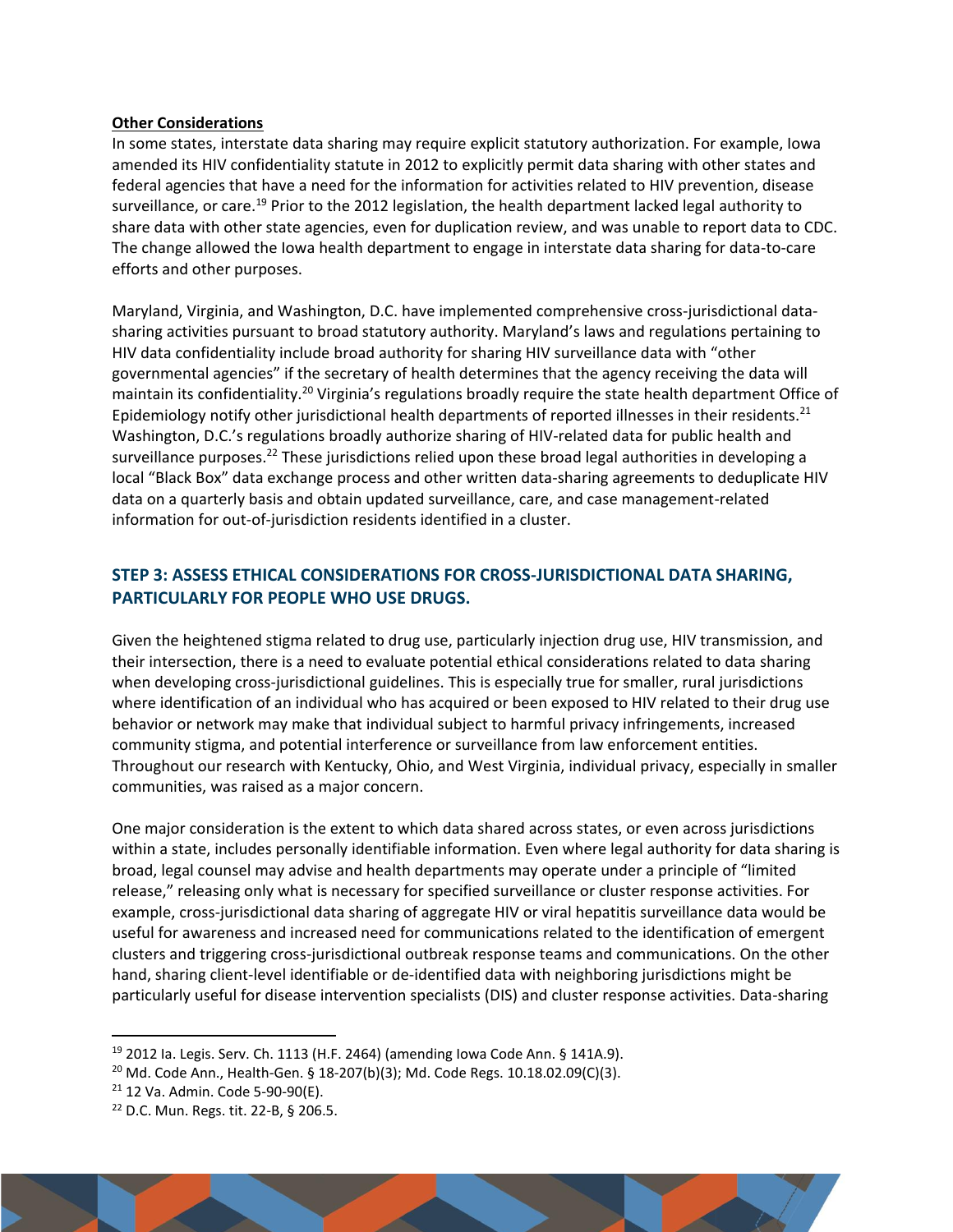agreements with other jurisdictions and internal health department data-sharing policies should consider the public health activities that data exchange is intended to support, and the types of data needed for those activities, and delineate mechanisms for sharing data and maintaining confidentiality.

The data-sharing agreements and structures described in this resource are limited to HIV and viral hepatitis data, and do not include any extension to data pertaining to mental health, substance use, or behavioral health. Information related to these areas may be protected by additional state or federal laws that require written patient consent before release. While there are potential benefits to connecting systems of care that extend beyond infectious disease, this type of client-level care coordination should only be approached after a client is engaged in HIV or viral hepatitis care and gives informed consent for more comprehensive case management.

Also, it is imperative to create meaningful privacy protections and internal processes for sharing data related to HIV and viral hepatitis status and drug use with law enforcement entities.

*Ensuring these protections are clearly stated and outlined in data-sharing agreements, and having a clear internal health department process for navigating requests for data from law enforcement or non-public health entities, will help jurisdictions avoid the disclosure of data that could result in the arrest and prosecution of individuals identified in an outbreak response or cluster investigation.*

For example, in jurisdictions where statutory authority for data-sharing with law enforcement and courts does not explicitly limit the types of data that can be shared, health department staff that receive such data requests typically structure releases of data narrowly based on health department and legal counsel policies and procedures. Data release in the law enforcement context may be subject to additional layers of review within the health department, either by surveillance staff or legal counsel, prior to release, and requests are typically evaluated on a case-by-case basis.

## **STEP 4: ENGAGE LEGAL COUNSEL ABOUT LEGAL AND REGULATORY CONSIDERATIONS FOR EMERGING DATA-SHARING ACTIVITIES.**

Partnerships between health department programs and public health legal counsel can be instrumental in facilitating data exchange between jurisdictions. Legal counsel can interpret jurisdictional legal authorities for, and limitations on, cross-jurisdictional data sharing, as well as work with health department staff to develop policies and procedures for ethical data sharing that supports cluster detection and response within the parameters of the law. Health department staff, in turn, can identify educational opportunities with public health legal counsel who may not be aware of the nuances of HIV surveillance technology and data.

In a state such as Kentucky, where the law broadly authorizes release of identifying information for the purposes of "consultation with state surveillance programs," health department legal counsel can play an important role in reviewing proposed data-sharing activities. Legal counsel and health department staff can work together to develop workable standards and internal policies for data release that satisfy applicable state legal requirements and data privacy best practices, including federal guidelines such as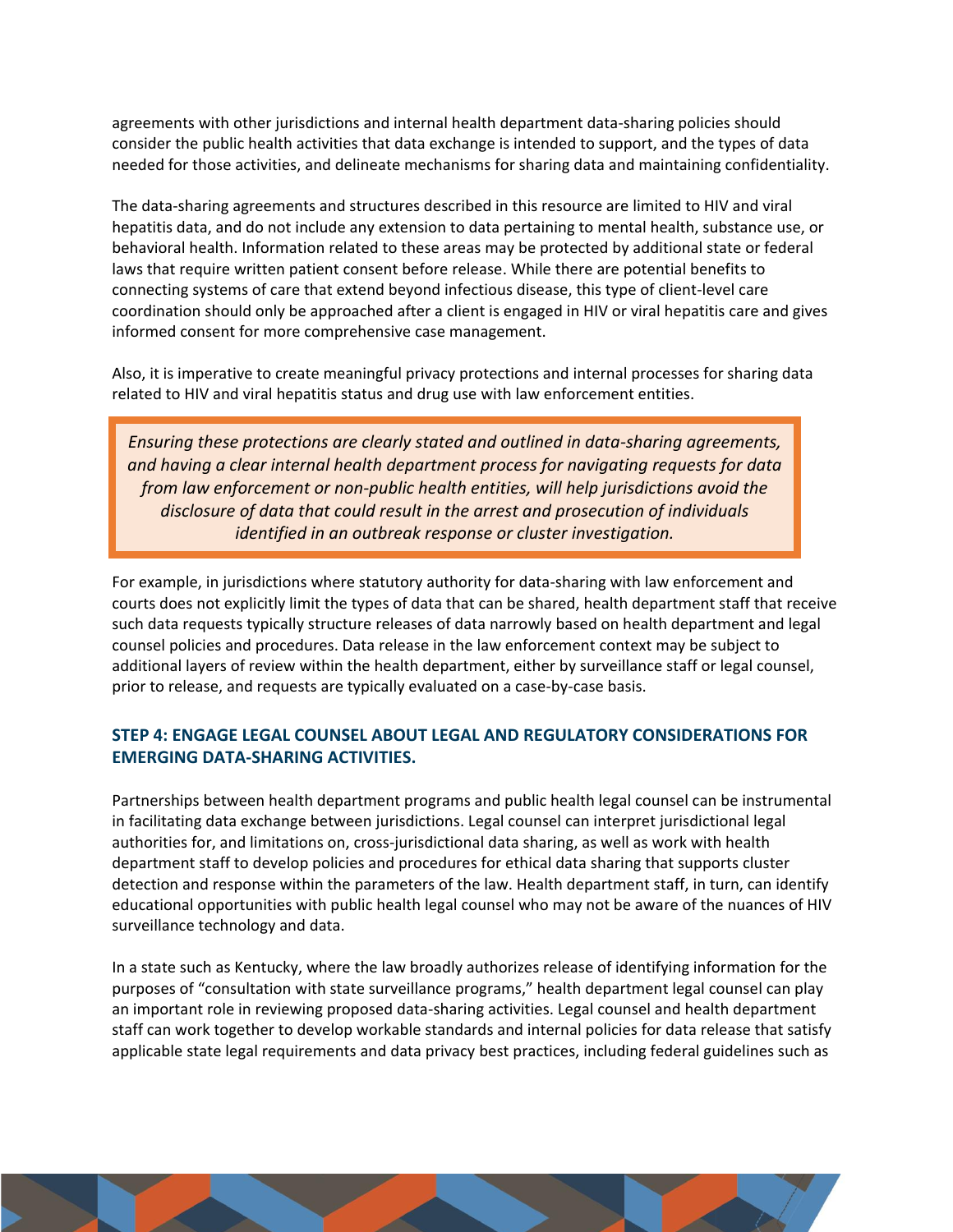## CDC's *Guiding Principles for Data Collection, Storage, Sharing, and Use to Ensure Security and Confidentiality*. 23

Legal counsel can also support health departments in written agreements related to data sharing and use. Written agreements with other jurisdictions can address, among other things, the types of data to be shared, procedures for data exchange, data security standards, and the frequency and manner of data exchange activities. In jurisdictions where legal authorities for data sharing are broad and nonspecific, written agreements can establish parameters on permissible data sharing and promote best practices. However, even where the legal authorities for data sharing are fairly narrow, health departments may still be able to execute written agreements to facilitate cross-jurisdictional data sharing. Specific data sharing and/or use agreements that include explicit terms, processes, and expectations for data exchange and confidentiality can allow health departments to engage in meaningful data-sharing activities while remaining consistent with state law and privacy best practices.

Kentucky, Ohio, and West Virginia reported relying on informal data exchange relationships with neighboring states, but health department staff in all states expressed interest in executing formal datasharing agreements to establish standardized, routinized processes. All states reported that, absent formal written agreements, data-sharing relationships between health departments in different states may be vulnerable to changes in health department personnel. Other reported drawbacks to informal data exchange included lack of coordination between health department staff and supervisors, lack of consistency in data-sharing processes and outcomes, and overall lack of efficiency in non-standardized processes that tend to be labor-intensive and conducted on an ad hoc, case-by-case basis. At least one state's viral hepatitis program reported an inability to do any routine data exchange absent a written agreement, relying instead on secure email and phone calls to respond to occasional data requests. One state also expressed interest in using data-sharing agreements to coordinate HIV and viral hepatitis data exchange across state lines.

Formal, written agreements may lay a foundation for expanded data-sharing in the future. For example, prior to establishing the Black Box, Maryland, Virginia, and Washington, D.C. agreed to share surveillance data and entered into data-sharing agreements specifying the types of data to be shared, frequency of data sharing, security measures, and the format in which data would be transmitted. <sup>24</sup> Support from legal counsel was critical in executing these agreements, which were the precursor to eventual implementation of the successful Black Box system. Following execution of data-sharing agreements to facilitate the Black Box system, each jurisdictions' surveillance division provided nuanced input to plan for implementation.<sup>25</sup> The jurisdictions then established a Washington, D.C., Maryland, and Virginia (DMV) HIV Surveillance Group that included leadership of the three jurisdictions' HIV surveillance units, epidemiologists, eHARS data managers, and case surveillance coordinators, and scheduled monthly calls to plan and review progress.<sup>26</sup> A subcommittee of epidemiologists from each jurisdiction also met to develop specific procedures for data exchange, including data elements to be shared, the frequency of exchanges, and the validation of results.<sup>27</sup> Maryland, Virginia, and Washington,

<sup>27</sup> *Id*.



<sup>23</sup> U.S. Centers for Disease Control and Prevention, *Ten Guiding Principles for Data Collection, Storage, Sharing, and Use to Ensure Security and Confidentiality* (last accessed: Apr. 26, 2021), [https://www.cdc.gov/nchhstp/programintegration/tenguidingprinciples.htm.](https://www.cdc.gov/nchhstp/programintegration/tenguidingprinciples.htm)

<sup>24</sup> Hamp, et al., *supra* note [3.](#page-2-0)

<sup>25</sup> *[Id.](https://publichealth.jmir.org/2018/3/e62/)*

<sup>26</sup> *Id*.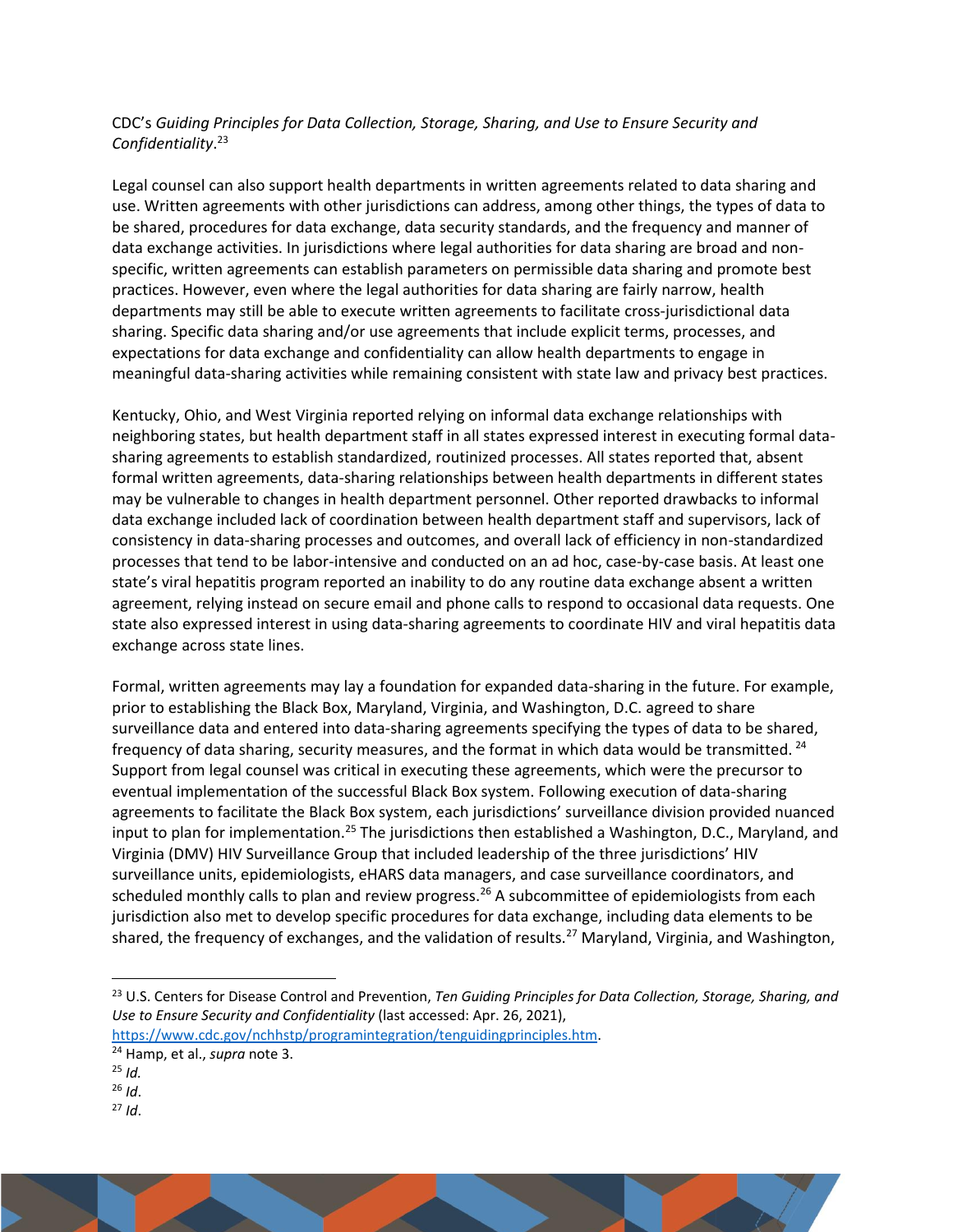D.C. have since expanded their data-sharing agreements to include other types of data, such as HIV care and case management data. Additionally, these jurisdictions are exploring enhancing their existing datasharing agreements to include data related to other infectious diseases.

The lack of specificity in most state data privacy laws additionally necessitates health department internal data-sharing policies and gatekeeping functions, which can be developed in consultation with public health legal counsel. Such internal policies may include reference to relevant state and federal data confidentiality protections, guiding principles for data use and prevention across health department HIV and STD programs, staff roles and responsibilities for safeguarding data privacy, circumstances and processes under which identifiable information may be released, data storage and security requirements, responding to inadvertent data breaches, and guidance and principles to inform health department practice when statutory authority for data-sharing is vague or broad.<sup>28</sup>

*The partnership between health department programs and legal counsel should remain an ongoing, dynamic process. Policies and procedures should be revisited and adjusted to account for emerging community concerns about data privacy and use of surveillance data, advances in HIV surveillance technology, and changes in state laws or regulations.*

## **STEP 5: IDENTIFY DATA PLATFORMS AND PROCESSES THAT ALLOW FOR SECURE DATA TRANSMISSION.**

A formal agreement that defines a secure data platform is essential to successfully share infectious disease data related to routine HIV/viral hepatitis care coordination and cluster response. All parties should review and agree to the security measures in place for their respective data platforms (i.e., REDCap, MAVEN, or others).

In the case of the Maryland, Virginia, and Washington, D.C. Black Box data sharing arrangement, the jurisdictions consulted with their respective legal counsel and agreed on the security elements that would need to be present for a data platform to be considered adequately secure to house personal identified information, including HIV data. Surveillance staff, eHARS data managers, and other health department stakeholders in each jurisdiction then worked together to plan for implementation, which included identification of data platforms to which all jurisdictions would have access that met agreedupon privacy and confidentiality standards.

Written data-sharing agreements between the jurisdictions included provisions related to processes using specified platforms and technology, the types of data to be shared, and guidelines and expectations on joint data entry. This example offers a tangible model and roadmap for other jurisdictions to replicate, and would have utility for jurisdictions experiencing, or at risk for, HIV outbreaks involving residents in multiple jurisdictions, including but not limited to outbreaks related to people who inject drugs. Depending on the jurisdiction, establishment of a system such as the Black Box may require collaboration between several stakeholders, including legal counsel, the health

<sup>28</sup> NASTAD, *supra* not[e 1.](#page-0-0)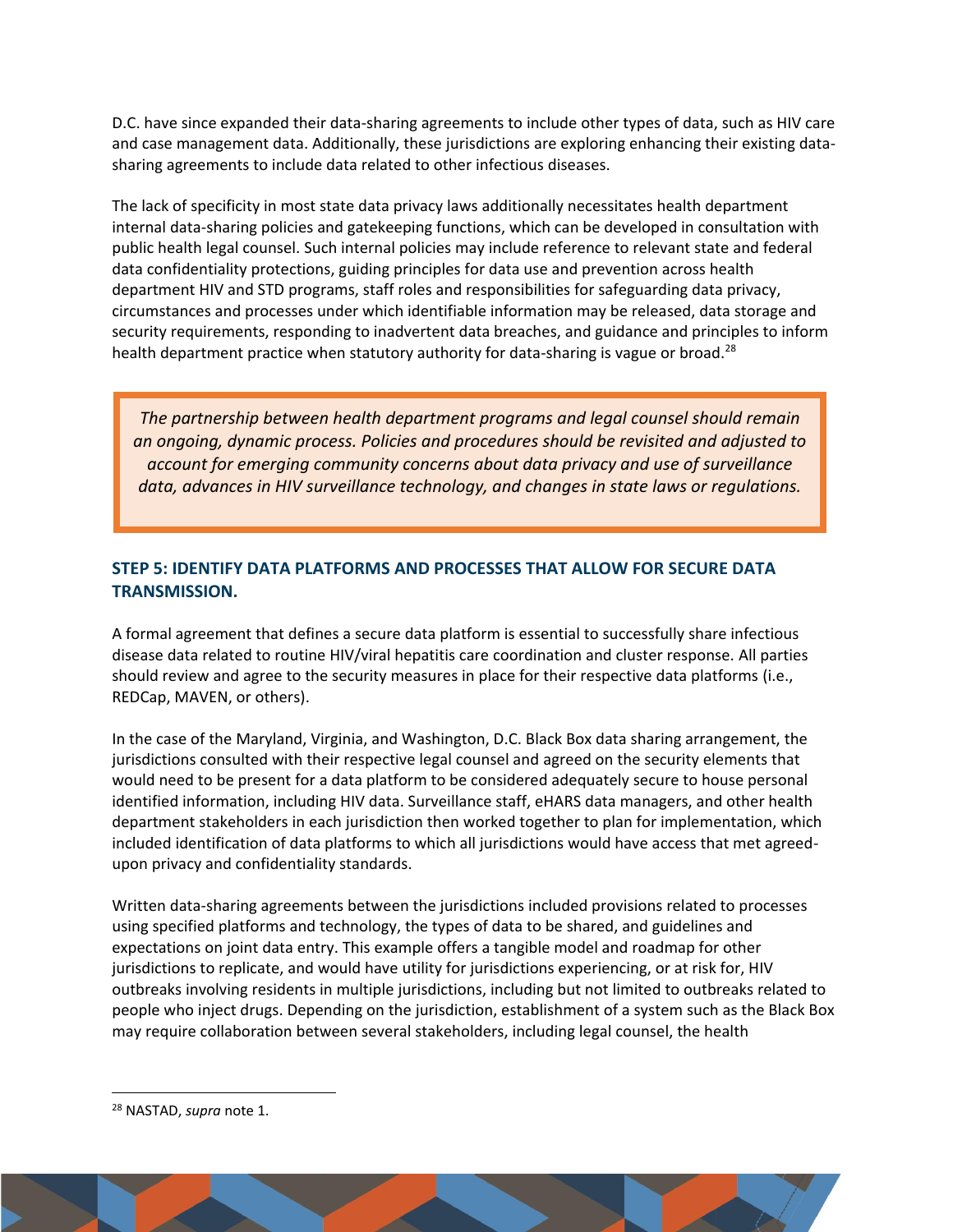department's office of information technology, HIPAA privacy and security officers, and database administrators.

## **STEP 6: MONITOR DATA-SHARING ACTIVITIES FOR PRIVACY COMPLIANCE, ASSESSMENT OF EMERGING ISSUES, AND POTENTIAL NEED FOR MODIFICATIONS IN DATA-SHARING PROTOCOLS.**

As with any public health system, program, or protocol, it is important to consider sustainability from the outset. Below are several distinct categories of considerations for public health staff to evaluate and incorporate as they plan to increase cross-jurisdictional data-sharing. In addition, routine monitoring and evaluation of data-sharing activities and protocols should be conducted to ensure they are still accomplishing intended purposes of promoting care engagement and dialogue between jurisdictions on emergent or timely issues.

#### **Legal and Ethical Considerations**

Legal authorities related to data privacy and confidentiality in general, and cross-jurisdictional datasharing in particular, are subject to change. Legislatures may add, expand, or limit data-sharing authorities through new legislation, and public health regulations may be altered through administrative rulemaking. Even if statutes and regulations do not materially change, public health legal counsel interpretation of legal authorities may change over time. Health departments should monitor the evolving legal landscape in their jurisdictions and work closely with public health legal counsel to ensure written internal policies and data-sharing agreements account for emerging community concerns about data privacy and use of surveillance data, advances in HIV surveillance technology, and evolving public health practice.

Health departments have a duty to ensure that data-sharing activities are not only legal, but also ethical. Strategies and legal interpretations related to data release must balance maximizing community trust with ensuring that the data shared is meaningful and significant enough to promote public health. A narrow statute authorizing data release only in limited enumerated circumstances may facilitate ethical data-sharing by reducing uncertainty about legally permissible activities. Explicit, specific data protections codified in state law can also strengthen community trust by promoting transparency about how personally identifiable data is collected and shared. However, overly narrow statutes may be too inflexible to account for disease surveillance advances, emerging community concerns about data privacy, and development of innovative public health strategies for disease control and prevention.

Broad statutory authorities are, on the one hand, more adaptable to advances in technology and public health practice. Health departments may adopt a more dynamic interpretation of legal data-sharing authorities that evolves over time and is informed by agency expertise and community input. On the other hand, overly broad or ambiguous statutes may deter data-sharing absent administrative regulations, sub-regulatory guidance, and/or health department internal policies setting forth clear standards, requirements, and ethical considerations. Additionally, while community engagement should be an essential component of all efforts to expand communicable disease surveillance and data-sharing, broad statutory approaches may exacerbate existing community concerns that personally identifiable surveillance data is not adequately protected and require a heightened level of community engagement.

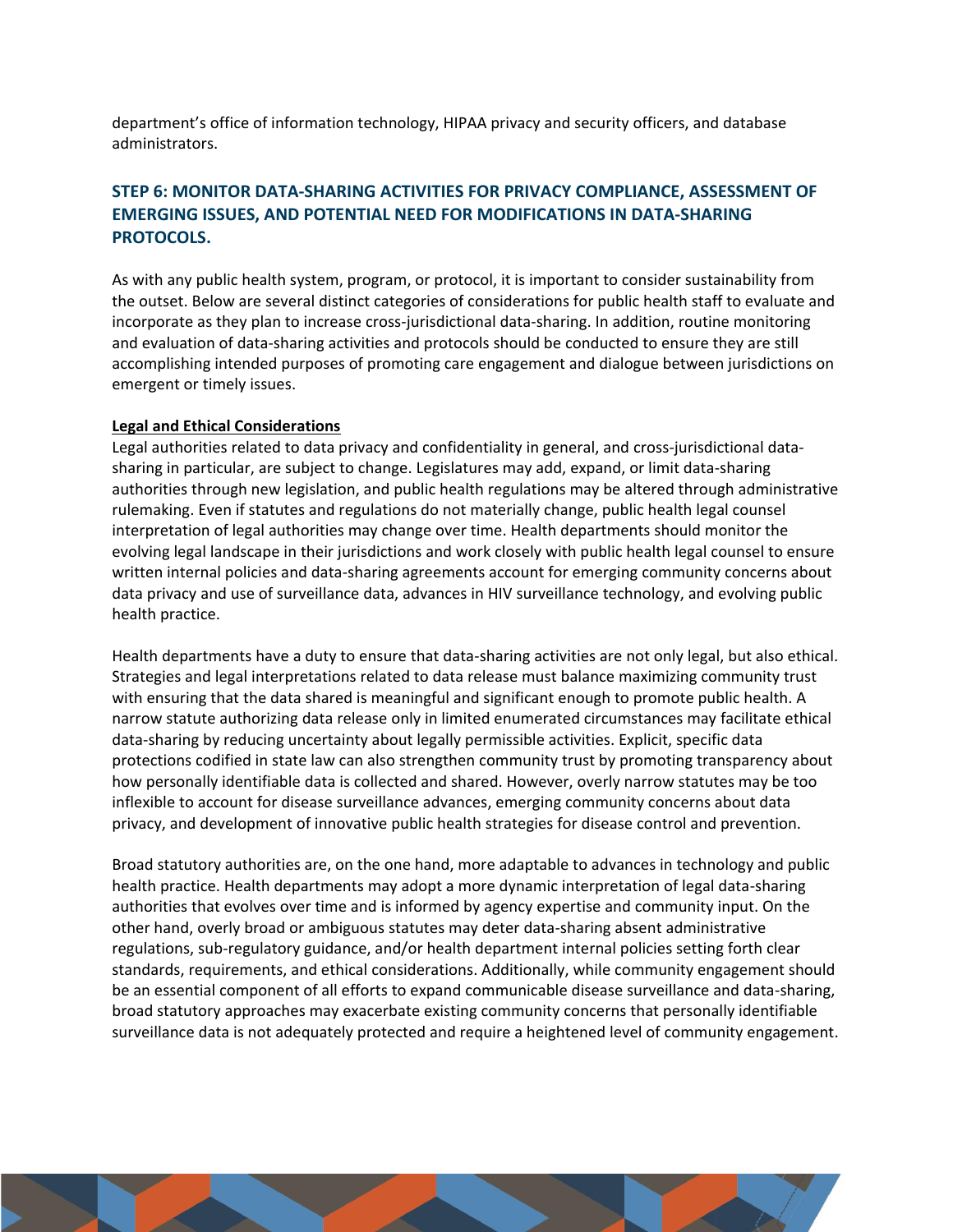#### **Infrastructure Considerations**

All health department staff interviewed or consulted for this project identified data systems and infrastructure as key considerations in engaging in meaningful cross-jurisdictional data-sharing. Health department staff can work with legal counsel to identify data-sharing platforms and modes of communication that meet applicable privacy and security standards in their jurisdiction, and incorporate use of such platforms and modes of communication into written data-sharing agreements. Health departments may also consider which stakeholders beyond legal counsel, such as HIPAA privacy and security officers, would need to participate in evaluating proposed data-sharing activities and ensuring any technology used meets all applicable state and federal privacy requirements. Data-sharing agreements can also address which jurisdictions will house and maintain the agreed-upon platforms, if needed.

Evaluation of current data-sharing infrastructure that exists within the health department, and evaluation of any additional infrastructure needs and resources available to support it, is critical to longterm sustainability and maintenance of cross-jurisdictional data-sharing activities. Within this evaluation, it might be useful to examine data systems and platforms already in place within the health department, such as systems used by DIS, partner services, or viral hepatitis programs. Alignment of these systems might allow for increased and streamlined data-sharing for several different health services and public health functions. While data-sharing for these other comorbidities were outside the scope of this project, all jurisdictions interviewed indicated that increased ability to share multiple types of data across borders would be extremely useful.

#### **Staffing Considerations**

Creating and maintaining a sustainable staffing structure for routine or ongoing interstate data-sharing activities was a common concern among health department staff interviewed for this project. Sustainable staffing structure is important not only for data-sharing in general and cluster response in particular, but also for other day-to-day program operations. Health department staff consistently identified staff turnover and internal transitions in staff roles and responsibilities as significant challenges to enhancing data-sharing efforts, especially given the more informal phone and secureemail based data-sharing states currently rely upon for outbreak and cluster response. All states reported that, absent formal written agreements, their interstate data-sharing activities primarily rely on existing relationships with individual staff in state and local health departments and are therefore vulnerable to staffing changes.

Jurisdictions considering increasing data-sharing activities can establish clearly defined roles, responsibilities, and protocols in internal health department policies and data-sharing agreements. Jurisdictions can determine appropriate health department points of contact for cross-jurisdictional data-sharing activities based on staff positions instead of relying on specific individuals to fulfill this role, and further consider having multiple points of contact.

Establishing such documented policies and protocols, and ensuring consistent adherence to them, relies on mutual staff and leadership buy-in at all levels of the health department structure. Staff may therefore need to advocate internally for adequate allocation of health department resources towards these efforts. Maintenance and monitoring plans for review of data-sharing protocols, staffing, and infrastructure, both between jurisdictions and internally, is essential to ensure long-term sustainability, ability to respond to emerging data-sharing activities, and program readiness for urgent data-sharing needs during an active cross-jurisdictional outbreak or cluster investigation.